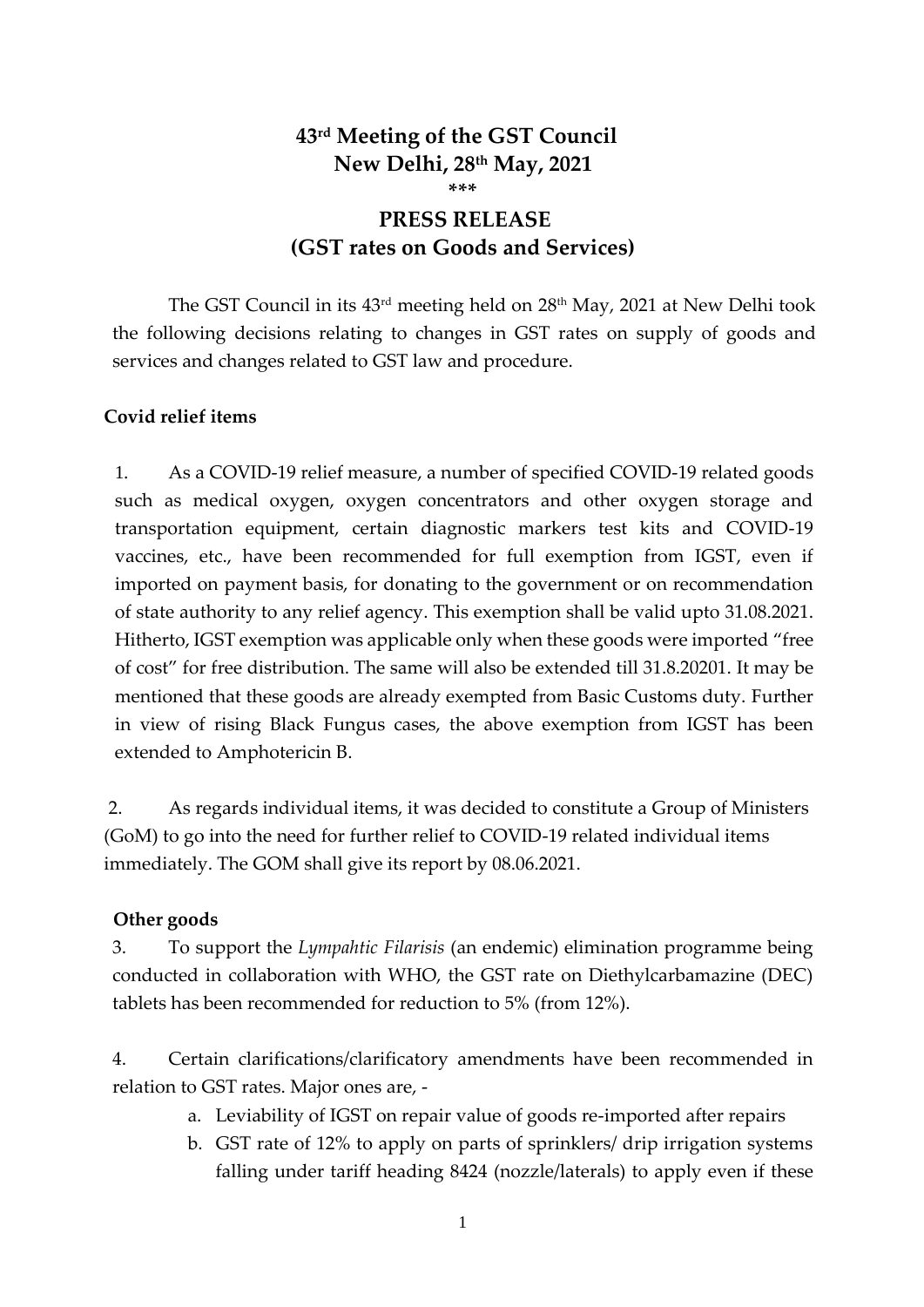goods are sold separately.

### 5. **Services**

- i. To clarify those services supplied to an educational institution including anganwadi (which provide pre-school education also), by way of serving of food including mid- day meals under any midday meals scheme, sponsored by Government is exempt from levy of GST irrespective of funding of such supplies from government grants or corporate donations.
- ii To clarify these services provided by way of examination including entrance examination, where fee is charged for such examinations, by National Board of Examination (NBE), or similar Central or State Educational Boards, and input services relating thereto are exempt from GST.
- iii To make appropriate changes in the relevant notification for an explicit provision to make it clear that land owner promoters could utilize credit of GST charged to them by developer promoters in respect of such apartments that are subsequently sold by the land promotor and on which GST is paid. The developer promotor shall be allowed to pay GST relating to such apartments any time before or at the time of issuance of completion certificate.
- iv To extend the same dispensation as provided to MRO units of aviation sector to MRO units of ships/vessels so as to provide level playing field to domestic shipping MROs vis a vis foreign MROs and accordingly, -
	- (a) GST on MRO services in respect of ships/vessels shall be reduced to 5% (from 18%).
	- (b) PoS of B2B supply of MRO Services in respect of ships/ vessels would be location of recipient of service
- v. To clarify that supply of service by way of milling of wheat/paddy into flour (fortified with minerals etc. by millers or otherwise )/rice to *Government/ local authority etc.* for distribution of such flour or rice under PDS is exempt from GST if the value of goods in such composite supply does not exceed 25%. Otherwise, such services would attract GST at the rate of 5% if supplied to any person registered in GST, including a person registered for payment of TDS.
- vi. To clarify that GST is payable on annuity payments received as deferred payment for construction of road. Benefit of the exemption is for such annuities which are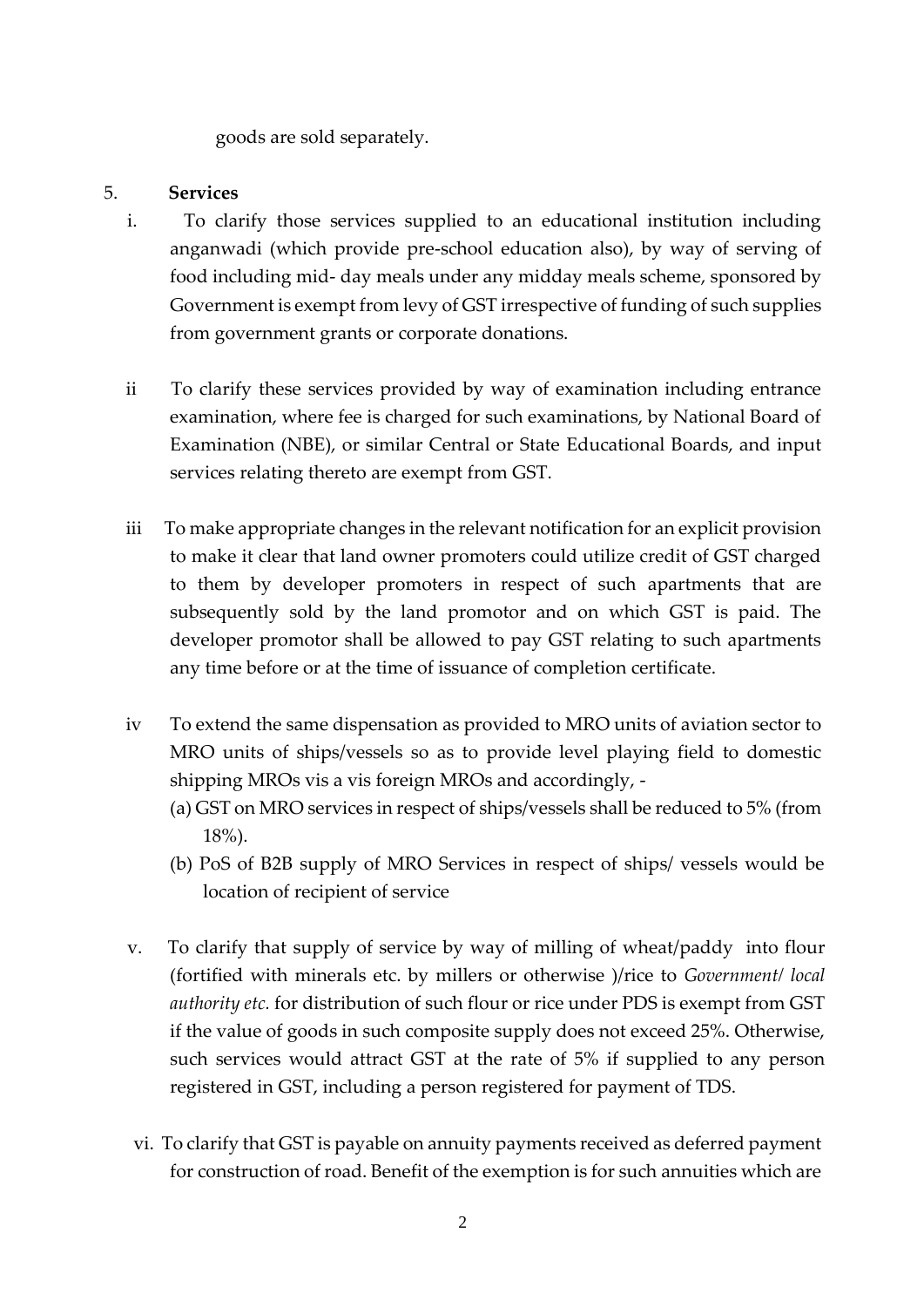paid for the service by way of access to a road or a bridge.

- vii To clarify those services supplied to a Government Entity by way of construction of a rope-way attract GST at the rate of 18%.
- viii To clarify that services supplied by Govt. to its undertaking/PSU by way of guaranteeing loans taken by such entity from banks and financial institutions is exempt from GST.

### 6. **Measures for Trade facilitation:**

# **1. Amnesty Scheme to provide relief to taxpayers regarding late fee for pending returns:**

To provide relief to the taxpayers, late fee for non-furnishing **FORM GSTR-3B** for the tax periods from **July, 2017 to April, 2021** has been reduced / waived as under: -

- i. late fee capped to a maximum of **Rs 500/- (Rs. 250/- each for CGST & SGST) per return** for taxpayers, who did not have any tax liability for the said tax periods;
- ii. late fee capped to a maximum of **Rs 1000/- (Rs. 500/- each for CGST & SGST) per return** for other taxpayers;

The reduced rate of late fee would apply if GSTR-3B returns for these tax periods are furnished between *01.06.2021 to 31.08.2021.*

### **2. Rationalization of late fee imposed under section 47 of the CGST Act:**

To reduce burden of late fee on smaller taxpayers, the upper cap of late fee is being rationalized to align late fee with tax liability/ turnover of the taxpayers, as follows:

**A.** The late fee for delay in furnishing of **FORM GSTR-3B** and **FORM GSTR-1** to be capped, **per return**, as below:

(i) **For taxpayers having nil tax liability** in **GSTR-3B** or nil outward supplies in **GSTR-1**, the late fee to be capped at Rs 500 (Rs 250 CGST + Rs 250 SGST)

(ii) **For other taxpayers**: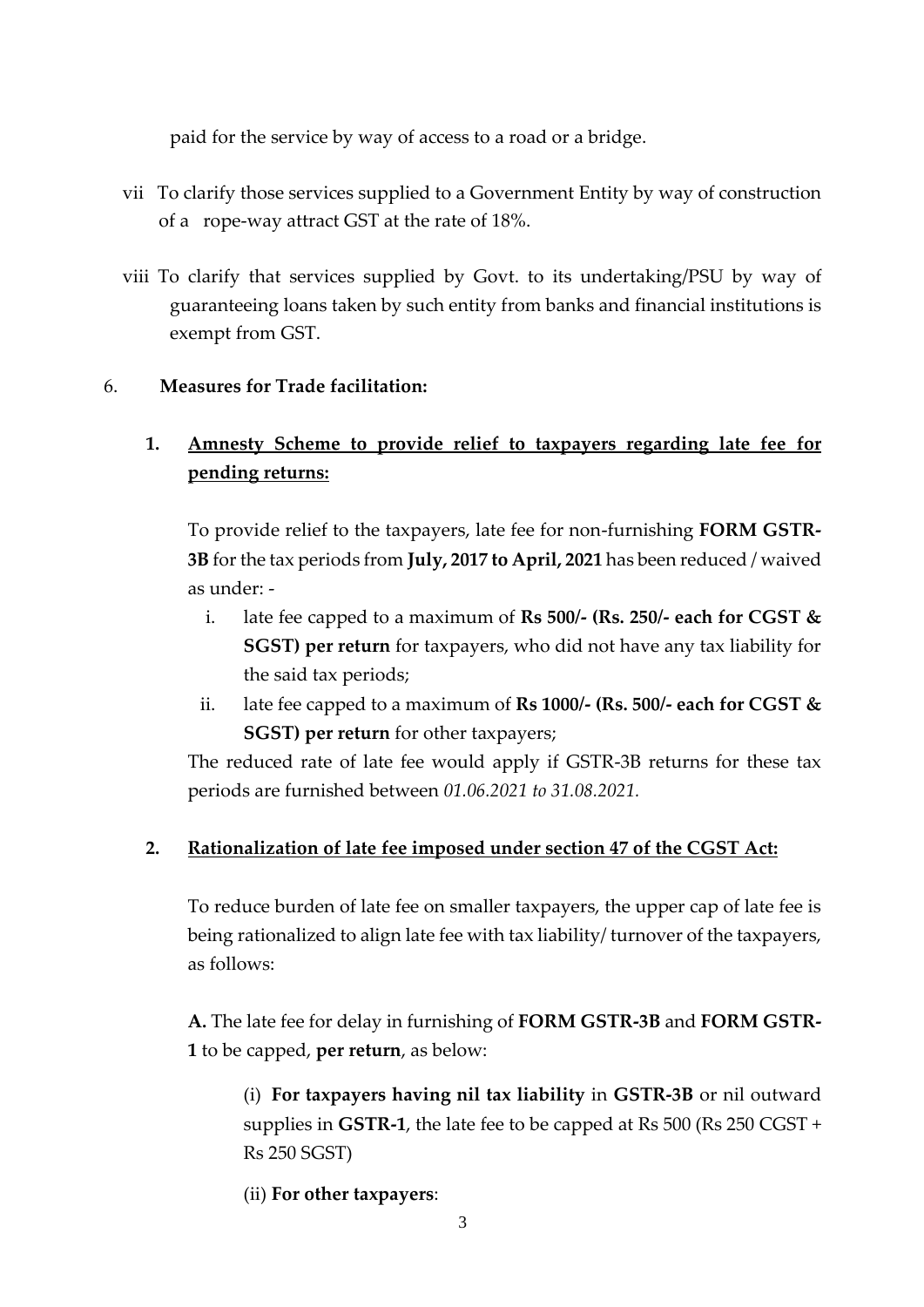- a. For taxpayers having Annual Aggregate Turnover (AATO) in preceding year upto Rs 1.5 crore, late fee to be capped to a maximum of Rs 2000 (1000 CGST+1000 SGST);
- b. For taxpayers having AATO in preceding year between Rs 1.5 crore to Rs 5 crore, late fee to be capped to a maximum of Rs 5000 (2500 CGST+2500 SGST);
- c. For taxpayers having AATO in preceding year above Rs 5 crores, late fee to be capped to a maximum of Rs 10000 (5000 CGST+5000 SGST).
- **B.** The late fee for delay in furnishing of **FORM GSTR-4** by composition taxpayers to be capped to Rs 500 (Rs 250 CGST + Rs 250 SGST) per return, if tax liability is nil in the return, and Rs 2000 (Rs 1000 CGST + Rs 1000 SGST) per return for others.
- **C.** Late fee payable for delayed furnishing of **FORM GSTR-7** to be reduced to Rs.50/- per day (Rs. 25 CGST + Rs 25 SGST) and to be capped to a maximum of Rs 2000/- (Rs. 1,000 CGST + Rs 1,000 SGST) per return. *All the above proposals to be made applicable for prospective tax periods.*

#### **3. COVID-19 related relief measures for taxpayers:**

**In addition to the relief measures already provided to the taxpayers vide the notifications issued on 01.05.2021, the following further relaxations are being provided to the taxpayers:**

**A. For small taxpayers (aggregate turnover upto Rs. 5 crore)**

- **a. March & April 2021 tax periods:**
	- i. NIL rate of interest for first 15 days from the due date of furnishing the return in **FORM GSTR-3B** or filing of **PMT-06** Challan, reduced rate of 9% thereafter for further 45 days and 30 days for March,2021 and April, 2021 respectively.
	- ii. Waiver of late fee for delay in furnishing return in **FORM GSTR-3B** for the tax periods **March / QE March, 2021 and April 2021** for 60 days and 45 days respectively, from the due date of furnishing **FORM GSTR-3B.**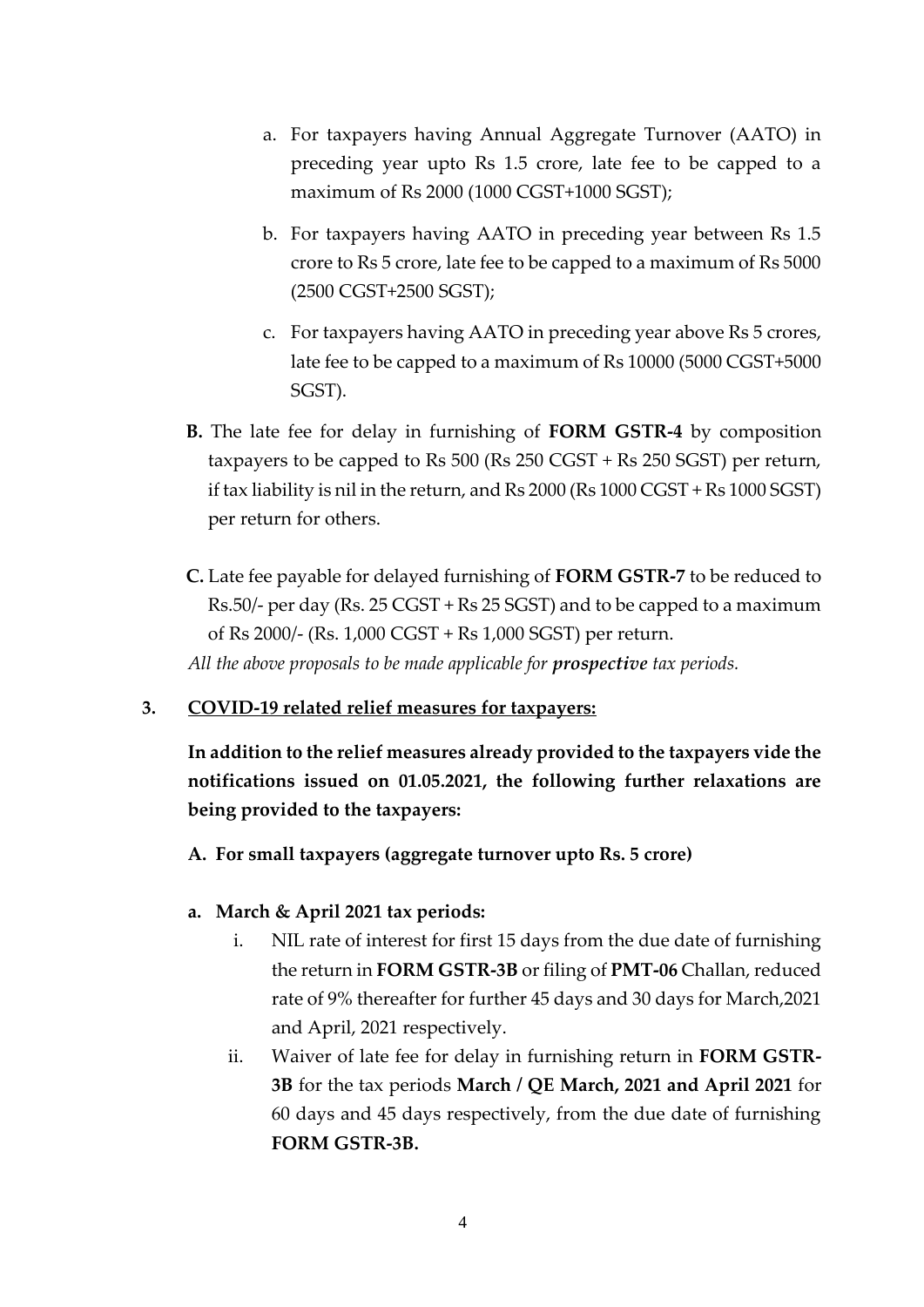iii. NIL rate of interest for first 15 days from the due date of furnishing the statement in **CMP-08** by **composition dealers** for **QE March 2021**, and reduced rate of 9% thereafter for further 45 days.

#### **b. For May 2021 tax period:**

- i. NIL rate of interest for first 15 days from the due date of furnishing the return in **FORM GSTR-3B** or filing of **PMT-06** Challan, and reduced rate of 9% thereafter for further 15 days.
- ii. Waiver of late fee for delay in furnishing returns in **FORM GSTR-3B** for taxpayers filing monthly returns for 30 days from the due date of furnishing **FORM GSTR-3B.**

### **B. For large taxpayers (aggregate turnover more than Rs. 5 crore)**

- i. A lower rate of interest @ 9% for first 15 days after the due date of filing return in **FORM GSTR-3B** for the tax period **May, 2021**.
- ii. Waiver of late fee for delay in furnishing returns in **FORM GSTR-3B** for the tax period **May, 2021** for 15 days from the due date of furnishing **FORM GSTR-3B**.
- **C. Certain other COVID-19 related relaxations** to be provided, such as
	- **1.** Extension of due date of filing **GSTR-1/ IFF for the month of May 2021 by 15 days.**
- **2. Extension of due date of filing GSTR-4 for FY 2020-21 to 31.07.2021.**
- **3.** Extension of due date of filing **ITC-04 for QE March 2021 to 30.06.2021.**
- **4. Cumulative application of rule 36(4)** for availing ITC for tax periods April, May and June, 2021 **in the return for the period June, 2021**.
- **5.** Allowing filing of returns by companies using Electronic Verification Code (EVC), instead of Digital Signature Certificate (DSC) till **31.08.2021.**
- **D. Relaxations under section 168A of the CGST Act:** Time limit for completion of various actions, by any authority or by any person, under the GST Act, which falls during the period from **15th April, 2021 to 29th June, 2021**, to be extended upto **30th June, 2021**, subject to some exceptions.

*[Wherever the timelines for actions have been extended by the Hon'ble Supreme Court, the same would apply]*